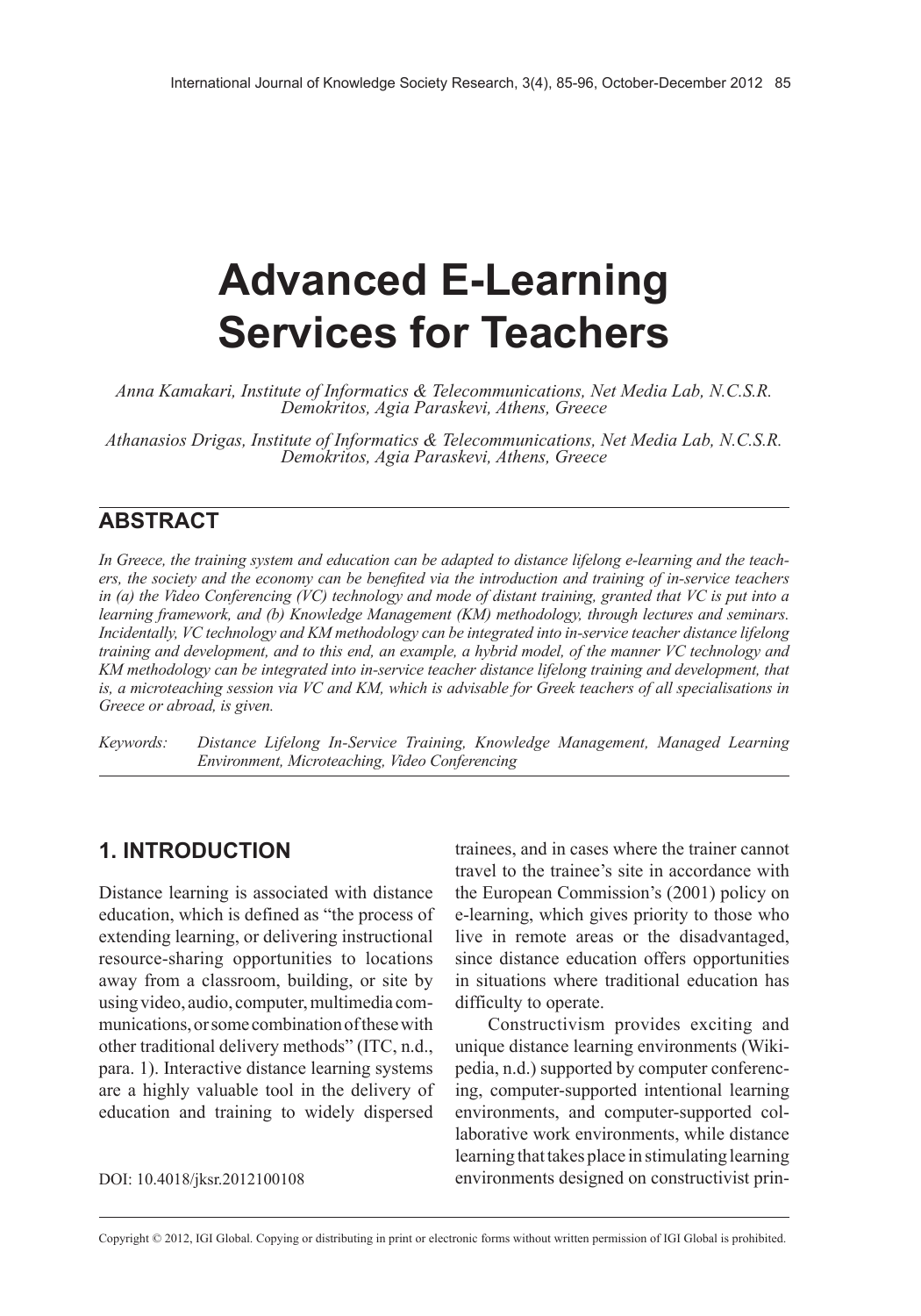ciples will be more effective (Jonassen et al., 1994). E-learning is suited to distance learning, flexible learning, and blended learning and is associated with advanced learning technology, while in higher education, a virtual learning environment – sometimes combined with a Management Information System (MIS) to create a Managed Learning Environment – is used (Wikipedia, 2008b). Additionally, MISs are used (a) to analyse other information systems which are applied in operational activities in an organisation, and (b) to automate or support human decision making (O'Brien, as cited in Wikipedia, 2008d).

In this paper, focus will be on distance lifelong training for in-service teacher development via video conferencing and knowledge management, granted that teachers will be introduced and trained in the VC technology and mode of distance training as well as in KM methodology through lectures and seminars. Adult education takes place in the context of lifelong education (Brookfield, 1995; Rogers, 2002) and its cardinal goal is to facilitate adults to learn to make their own interpretations rather than act on the judgments, purposes, beliefs, and feelings of others (Imel, 1998). In lifelong learning, education is built into the process of living into a range of special classroom and study activities, while education with wide goals aims to demonstrate that there are many different ways of thinking and doing, and encourages the development of self-determination and choice (Rogers, 2002). Constructivism reinforces this aspect since according to Jonassen (as cited in Wikipedia, n.d.) constructivist learning environments provide multiple representations of reality, which represent the complexity of the real world and enable content- and contextdependent knowledge construction.

Desktop video conferencing, on the one hand, links geographically dispersed groups or individuals using powerful Computer-Mediated Communication technology, which learners perceive as a motivating factor, appeals to different learning styles, and makes learning fun (Firestone, 1999). In interactive VC, which establishes a visual connection among participants, interactive teaching strategies, such as discussion and questioning, make learners active participants, and motivation is greatly improved via real world connection and interaction (Reed & Woodruff, 1995). In higher education, VC facilitates conventional learning with face-to-face meetings and lectures, and distance learning with more class materials and better preparation of teaching materials (Coventry, n.d.). VC technology can operate within an educational system, granted that it has an interactive format and sessions are kept relatively short, it is treated as one component of a multi-mode approach to delivery, and the delivery mode is integrated with new methodologies and accompanied by appropriate professional development (Rowan, 2000).

Knowledge management, on the other hand, is the management of an organisation with a special focus on knowledge (Bornemann et al., 2003). Firstly, according to connectivism, learning is defined as actionable knowledge, resides within an organisation or a database, connects specialised information sets, and the connections which enable people to learn are more important than their current state of knowing (Siemens, 2004). Secondly, connectionists challenge Chomsky's cognitivism and hold that learning and cognition are associated with the manner neurons interconnect and communicate in the brain; construct artificial and highly simplified networks of neurons which exist as computer simulations and are a minute fraction of the size of the real brain, to mimic the behaviour of the brain; and have proved that a network can be trained to perform any mapping operation (Shanks, 1993), that is, to discover, for instance, what knowledge exists at the beginning of a KM project (knowledge audit) (Wikipedia, 2008c).

This paper is organised as follows: Section 2 presents VC in relation to computer-supported collaborative software, the European as well as the Greek Research and Education Network, and the Greek Schools Network. Section 3 presents a premise associated with the manner VC and KM can be integrated into in-service teacher training and development so that the

Copyright © 2012, IGI Global. Copying or distributing in print or electronic forms without written permission of IGI Global is prohibited.